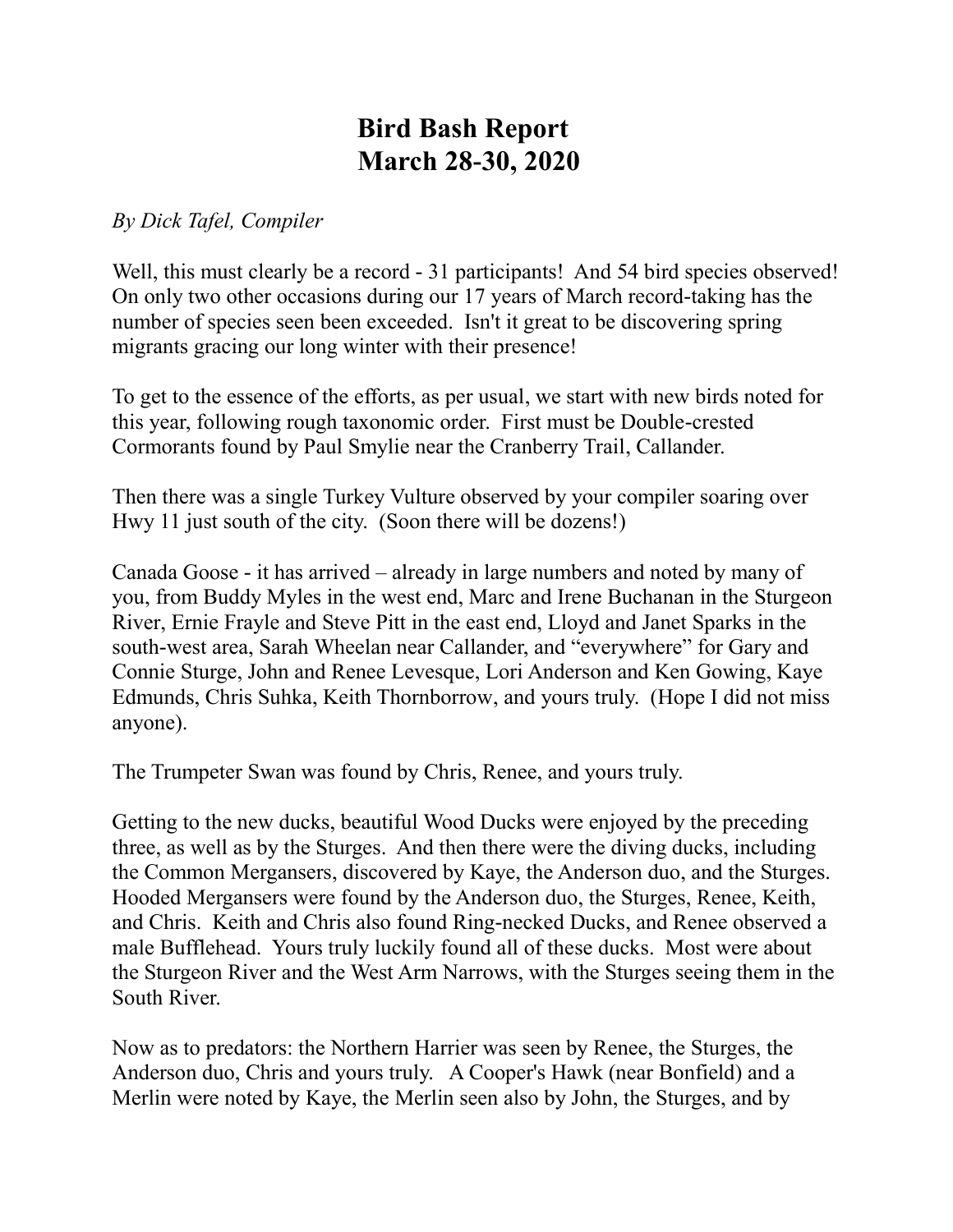yours truly, who also found two Red-tailed Hawks perched adjacent to Hwy 11. A Rough-legged Hawk was seen by Renee who also saw American Kestrels along Hwy 64. A Peregrine Falcon was discovered by the Anderson duo at the Chisholm landfill site.

Sandhill Cranes are arriving, noted by the Sparks and by the Anderson pair.

American Woodcock were observed/heard by the Anderson pair and by Jackie Manella.

The gulls have clearly arrived and were noted by many. The Herring Gull was seen by Steve Pitt, Keith, Renee, the Sturges, and the Anderson duo; Ring-billed Gulls were seen by yours truly, the Levesques, Chris, and Kaye.

An Eastern Phoebe was spotted by the Sturges and a Golden-crowned Kinglet was found by Paul.

Now we get to the wonderful American Robin. It has just arrived in pretty good numbers, and noted by Mary Ann Kenrick, Ernie, Steve, the Sparks, Gary and Luanne Chowns, Grant and Shirley McKercher, Peter and Pam Handley, Paul, Buddy, the Levesques, the Anderson duo, Kaye, the Sturges, Chris, Keith, Mary Young, Jackie, and yours truly. Such a pleasure to have it around!

Cedar Waxwings! In goodly numbers they were discovered by Renee at her place; and yet, no Bohemians were noted in our area this winter despite lots of berries.

A few Song Sparrows were detected - by Mary Ann, the Buchanans, Buddy, Chris, Kaye, Keith, the Levesques, the Anderson pair, Jackie, and yours truly.

A female Northern Cardinal showed up at Mary Ann's home area.

Red-winged Blackbirds - yes, they have arrived and spotted by Buddy, Paul, Ernie, the Buchanans, the Chowns, the Sturges, Steve, the Sparks, Mary, John, Chris, Kaye, the Anderson pair, the Sturges, Jackie, and yours truly.

And, so now we get to birds seen previously this year: We start with the American Black Duck. Not a common bird here at any time, it is often seen together with Mallards, and during this March Bird Bash was seen by Mary Ann, the Sturges, yours truly, the Anderson duo and Chris. Mallards were seen by the latter four, plus the Levesques, Kaye, the Chowns, and Keith.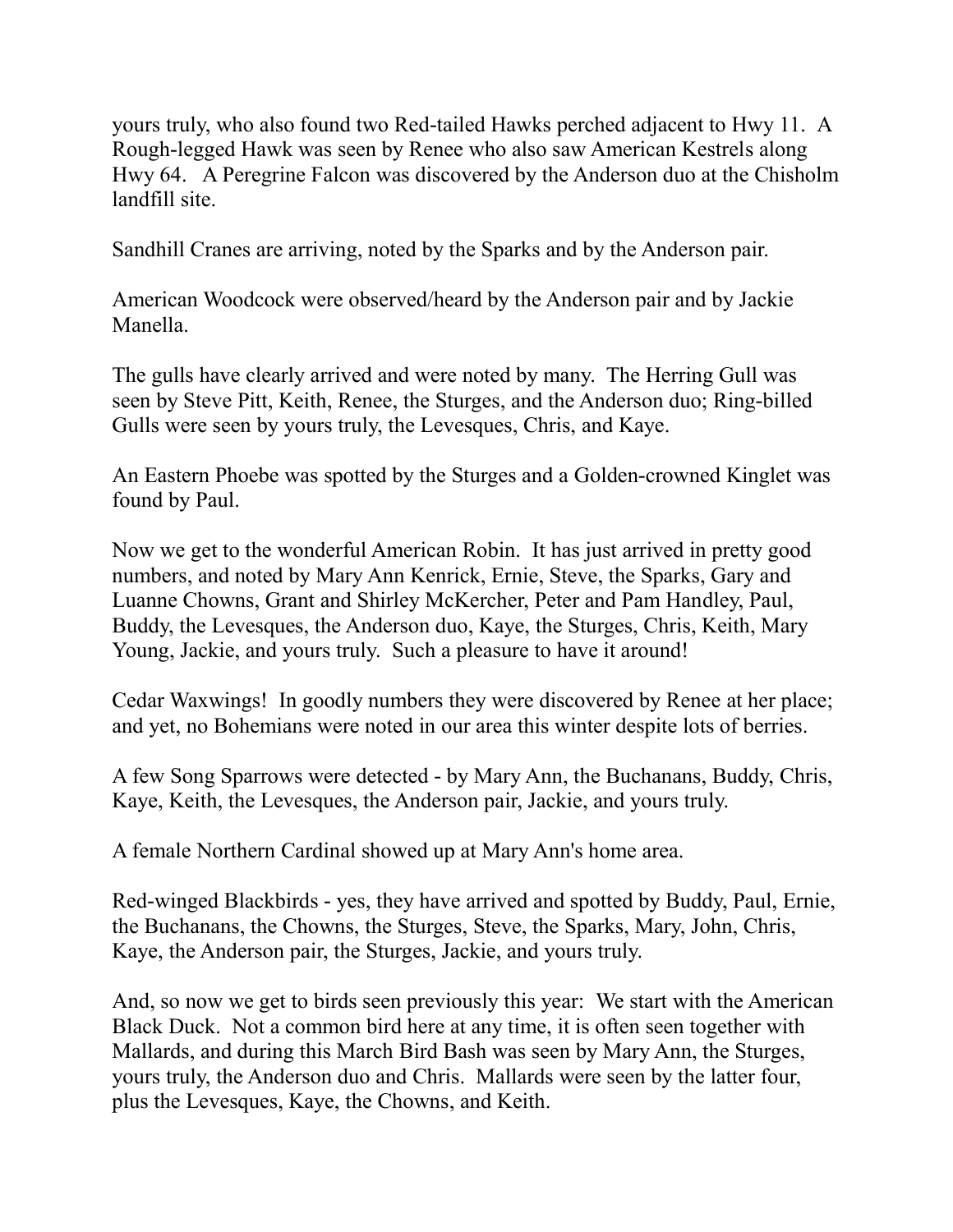Then there is the Common Goldeneye. It had been seen sporadically during the winter, but now with much northern migration, it is becoming fairly common wherever there is open water. So many have seen it now, including Renee, Keith, Chris, the Anderson duo, and yours truly.

Next, we come to the Bald Eagle. Around nowadays in fair numbers during the winter, it was seen during the March Bird Bash by the McKerchers, Ernie, the Sparks, the Anderson pair, Keith, the Sturges, and yours truly who saw 5 of them upon one tree near the Powassan landfill site.

Ruffed Grouse were found by the Handleys, Ernie, Donna Demarco, the Sparks, Steve, Keith, and the Sturges. Wild Turkeys did not show up this month?

Rock Pigeons, as always, were common, but Mourning Doves less so, but being noted by Mary, Buddy, the Buchanans, the Anderson pair, Chris, the Sturges, Keith, yours truly, and Renee.

Downy and Hairy Woodpeckers seemed to be at almost every feeder, while the Pileated Woodpecker was noted by Mary, Corinne Urrutia**,** Jackie, the Buchanans, the Chowns, Chris, the Anderson pair, Renee, Keith, the Sturges, and yours truly.

Canada Jays were seen only by Kaye. Blue Jays seemed to be almost everywhere, while American Crows had increased their numbers. The Common Raven seemed to be maintaining a steady presence.

Black-capped Chickadees were likewise at every feeder it seemed, along with Redbreasted Nuthatches. White- breasted Nuthatches were seen only at the feeders of the McKerchers, Mary, and Elsa Tafel. Brown Creepers did not show up this month.

American Tree Sparrows were still around, mostly at the feeder areas of Steve, Mary, the Handleys, the Sturges, the Anderson duo, Keith, Paul, and the Levesques. Dark-eyed Juncos were noted by Elsa, Donna, Ernie, Steve, Mary, Paul, Chris, Keith, the Handleys, and the Levesques.

Snow Buntings were spotted solely by Kaye near Rutherglen.

Common Grackles had suddenly become immensely common, noted by almost everyone. Spring must clearly be upon us!